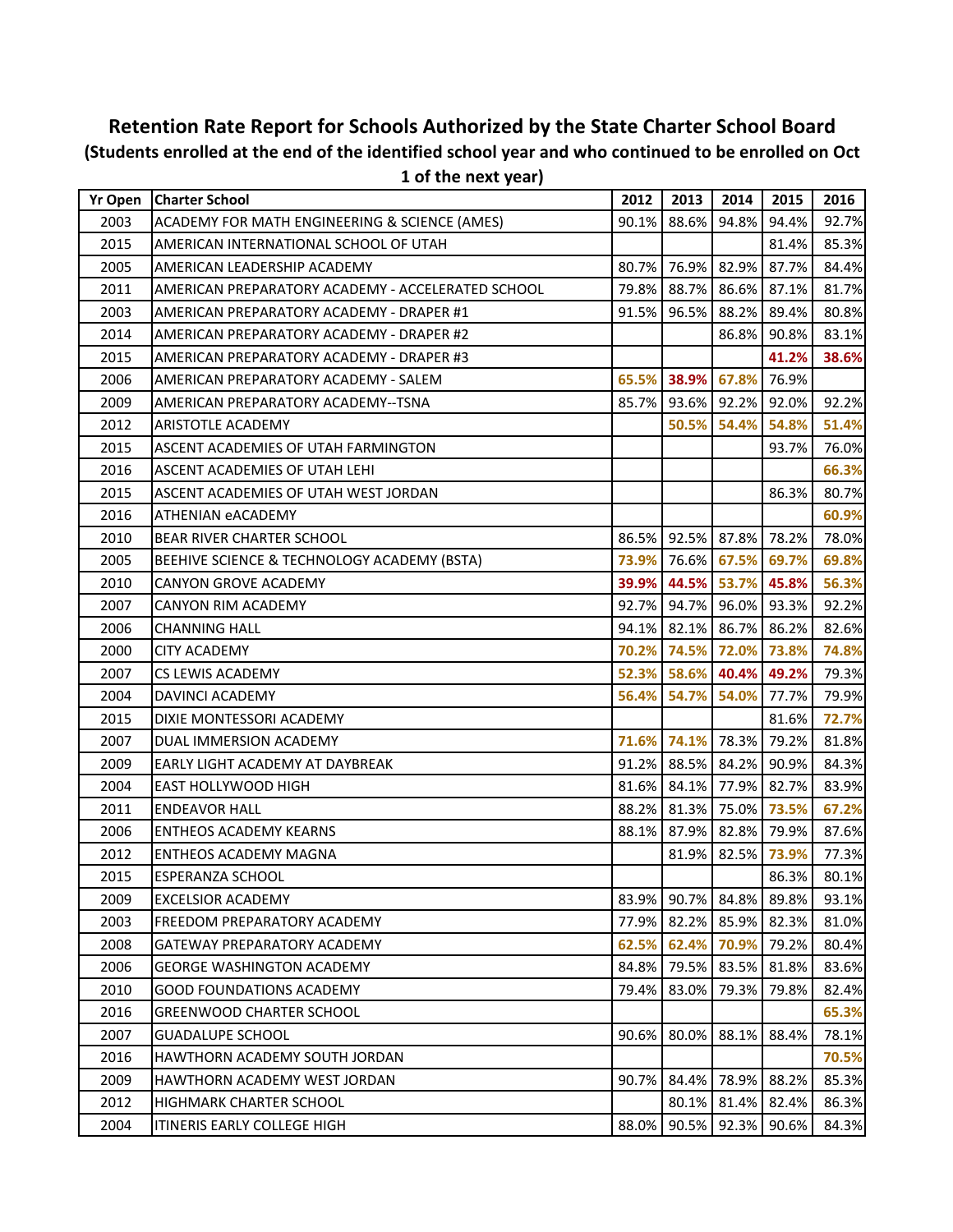|                | I OI UIE HEXL YEAL)                                |       |       |       |                         |       |
|----------------|----------------------------------------------------|-------|-------|-------|-------------------------|-------|
| <b>Yr Open</b> | <b>Charter School</b>                              | 2012  | 2013  | 2014  | 2015                    | 2016  |
| 2009           | JEFFERSON ACADEMY                                  | 79.4% | 73.6% | 63.2% | 82.1%                   | 78.9% |
| 2002           | JOHN HANCOCK CHARTER SCHOOL                        | 85.3% | 82.6% | 80.0% | 84.3%                   | 78.3% |
| 2015           | KAIROS ACADEMY                                     |       |       |       | 50.0%                   | 73.3% |
| 2007           | KARL G MAESER PREPARATORY ACADEMY                  | 80.6% | 77.1% | 83.6% | 88.3%                   | 89.0% |
| 2006           | LAKEVIEW ACADEMY                                   | 84.3% | 86.5% | 84.0% | 84.9%                   | 83.6% |
| 2014           | LEADERSHIP LEARNING ACADEMY                        |       |       | 83.5% | 75.8%                   | 76.9% |
| 2006           | LEGACY PREPARATORY ACADEMY                         | 84.9% | 84.8% | 84.6% | 87.4%                   | 89.1% |
| 2005           | LINCOLN ACADEMY                                    | 95.6% | 85.2% | 93.1% | 85.7%                   | 85.5% |
| 2016           | LUMEN SCHOLAR INSTITUTE                            |       |       |       |                         | 65.2% |
| 2014           | <b>MANA ACADEMY CHARTER SCHOOL</b>                 |       |       | 21.6% | 73.1%                   | 66.3% |
| 2010           | MARIA MONTESSORI ACADEMY                           | 83.4% | 84.5% | 81.7% | 81.8%                   | 82.4% |
| 2008           | MERIT COLLEGE PREPARATORY ACADEMY                  | 53.0% | 39.7% | 77.6% | 79.9%                   | 84.7% |
| 2004           | <b>MOAB CHARTER SCHOOL</b>                         | 91.3% | 88.8% | 86.4% | 81.7%                   | 86.9% |
| 2006           | MONTICELLO ACADEMY                                 | 90.2% | 87.9% | 85.8% | 85.5%                   | 79.9% |
| 2009           | MOUNTAIN HEIGHTS ACADEMY                           | 63.3% | 57.0% | 60.3% | 62.5%                   | 56.7% |
| 2015           | MOUNTAIN WEST MONTESSORI ACADEMY                   |       |       |       | 80.3%                   | 76.3% |
| 2006           | MOUNTAINVILLE ACADEMY                              | 81.7% | 78.6% | 80.8% | 78.1%                   | 74.2% |
| 2005           | <b>NAVIGATOR POINTE ACADEMY</b>                    | 88.4% | 85.5% | 93.1% | 90.4%                   | 90.1% |
| 2004           | NO UT ACAD FOR MATH ENGINEERING & SCIENCE (NUAMES) | 94.0% | 91.7% | 94.6% | 89.6%                   | 92.5% |
| 2006           | NOAH WEBSTER ACADEMY                               | 83.2% | 74.3% | 83.7% | 90.2%                   | 80.5% |
| 2004           | NORTH DAVIS PREPARATORY ACADEMY                    | 86.5% | 82.5% | 88.1% | 85.5%                   | 85.2% |
| 2005           | NORTH STAR ACADEMY                                 | 94.2% | 93.8% | 90.0% | 91.6%                   | 89.2% |
| 2005           | <b>ODYSSEY CHARTER SCHOOL</b>                      | 80.1% | 78.9% | 74.4% | 84.3%                   | 72.7% |
| 2003           | OGDEN PREPARATORY ACADEMY                          | 83.3% | 91.2% | 90.3% | 88.9%                   | 91.1% |
| 2012           | PACIFIC HERITAGE ACADEMY                           |       | 60.5% | 68.5% | 72.9%                   | 81.7% |
| 2006           | PARADIGM HIGH SCHOOL                               | 78.3% | 93.3% | 90.1% | 75.0%                   | 78.1% |
| 1999           | PINNACLE CANYON ACADEMY                            | 84.5% | 85.5% | 90.3% | 80.4%                   | 86.2% |
| 2012           | PIONEER HIGH SCHOOL FOR THE PERFORMING ARTS        |       | 64.4% | 43.7% | 57.7%                   | 42.4% |
| 2012           | PROMONTORY SCHOOL OF EXPEDITIONARY LEARNING        |       | 87.2% | 88.3% | 92.4%                   | 91.1% |
| 2008           | PROVIDENCE HALL                                    |       |       |       | 94.6% 86.7% 81.1% 82.6% | 82.1% |
| 2008           | QUEST ACADEMY                                      | 85.1% | 82.6% | 79.0% | 77.6%                   | 80.2% |
| 2004           | <b>RANCHES ACADEMY</b>                             | 93.0% | 94.2% | 86.5% | 89.9%                   | 84.2% |
| 2005           | REAGAN ACADEMY                                     | 89.0% | 87.2% | 88.2% | 84.3%                   | 87.1% |
| 2006           | RENAISSANCE ACADEMY                                | 78.5% | 78.8% | 78.7% | 81.1%                   | 75.9% |
| 2008           | ROCKWELL CHARTER HIGH SCHOOL                       | 61.2% | 44.8% | 67.2% | 83.6%                   | 83.9% |
| 2016           | <b>ROOTS CHARTER HIGH SCHOOL</b>                   |       |       |       |                         | 75.8% |
| 2003           | SALT LAKE ARTS ACADEMY                             | 90.3% | 88.6% | 94.5% | 93.0%                   | 94.0% |
| 2015           | <b>SCHOLAR ACADEMY</b>                             |       |       |       | 92.3%                   | 92.0% |
| 1999           | <b>SOLDIER HOLLOW CHARTER SCHOOL</b>               | 69.4% | 69.0% | 73.3% | 82.4%                   | 78.1% |
| 2006           | SPECTRUM ACADEMY - NSL                             | 84.4% | 89.7% | 86.4% | 88.1%                   | 88.7% |
| 2015           | SPECTRUM ACADEMY - PLEASANT GROVE                  |       |       |       | 87.5%                   | 91.9% |

## **Retention Rate Report for Schools Authorized by the State Charter School Board (Students enrolled at the end of the identified school year and who continued to be enrolled on Oct 1 of the next year)**